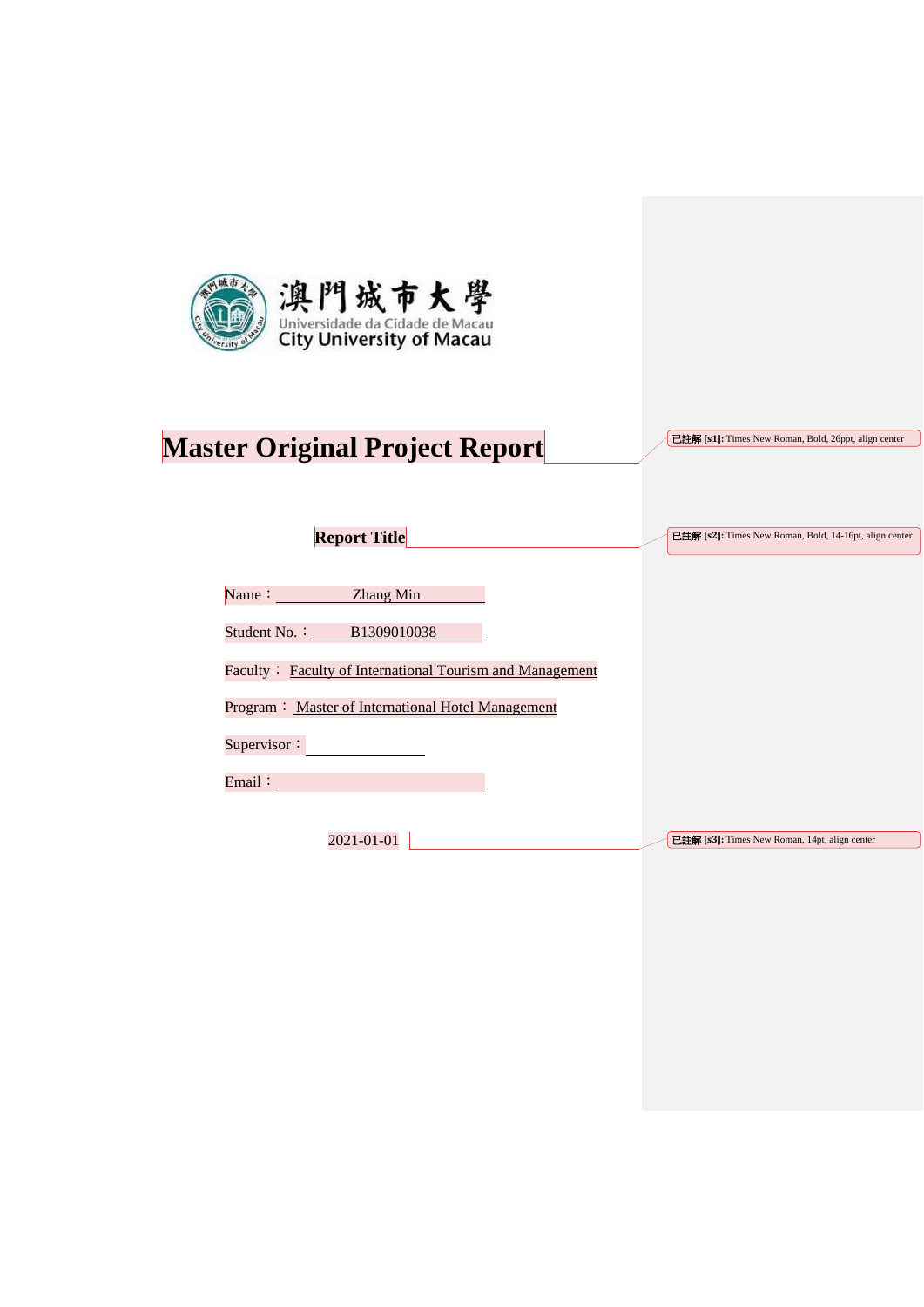Master Original Project Report from City University of Macau Title

 $\mathbb{L}^{\mathbb{L}}$ 

### **Resolution of the Defense Committee**

| 澳門城市大學<br>Universidade da Cidade de Macau<br>City University of Macau                                                                                                                             |             |
|---------------------------------------------------------------------------------------------------------------------------------------------------------------------------------------------------|-------------|
| 國際酒店管理碩士學位項目報告<br>Project Report of International Hotel Management<br>Master's Degree Programme                                                                                                   |             |
| 項目報告題目:<br>《論文題目》<br>Project Report Title                                                                                                                                                         |             |
| 研究生: «中文姓名»<br>Candidate                                                                                                                                                                          |             |
| 本項目報告承蒙下列項目引介典試委員審查通過。<br>This Project Report is passed the examination approved by the below of examiners of<br>Examination Committee.<br>項目引介典試委員:<br>Project Presentation Examination Committe |             |
| 《主席》<br>姓名:<br>Name<br>aairman                                                                                                                                                                    |             |
| 簽署 :<br>ture<br>«指導老師»                                                                                                                                                                            | 日期<br>Date  |
| 導老師 Supervisor<br>Name<br>Signature                                                                                                                                                               | 日期:<br>Date |
| 姓名:<br>《黍灵》<br>Name<br>委員 Examiner                                                                                                                                                                |             |
| 答署 :<br>Signature                                                                                                                                                                                 | 日期:<br>Date |

已註解 **[s6]:** Page number is I

已註解 **[s4]:** Besides the cover page, the left side header is "Master Project Report from City University of Macau". The right side header is your report title. 已註解 **[s5]:** Times New Roman, Bold, 22pt, align center

I

GS-11c(2021)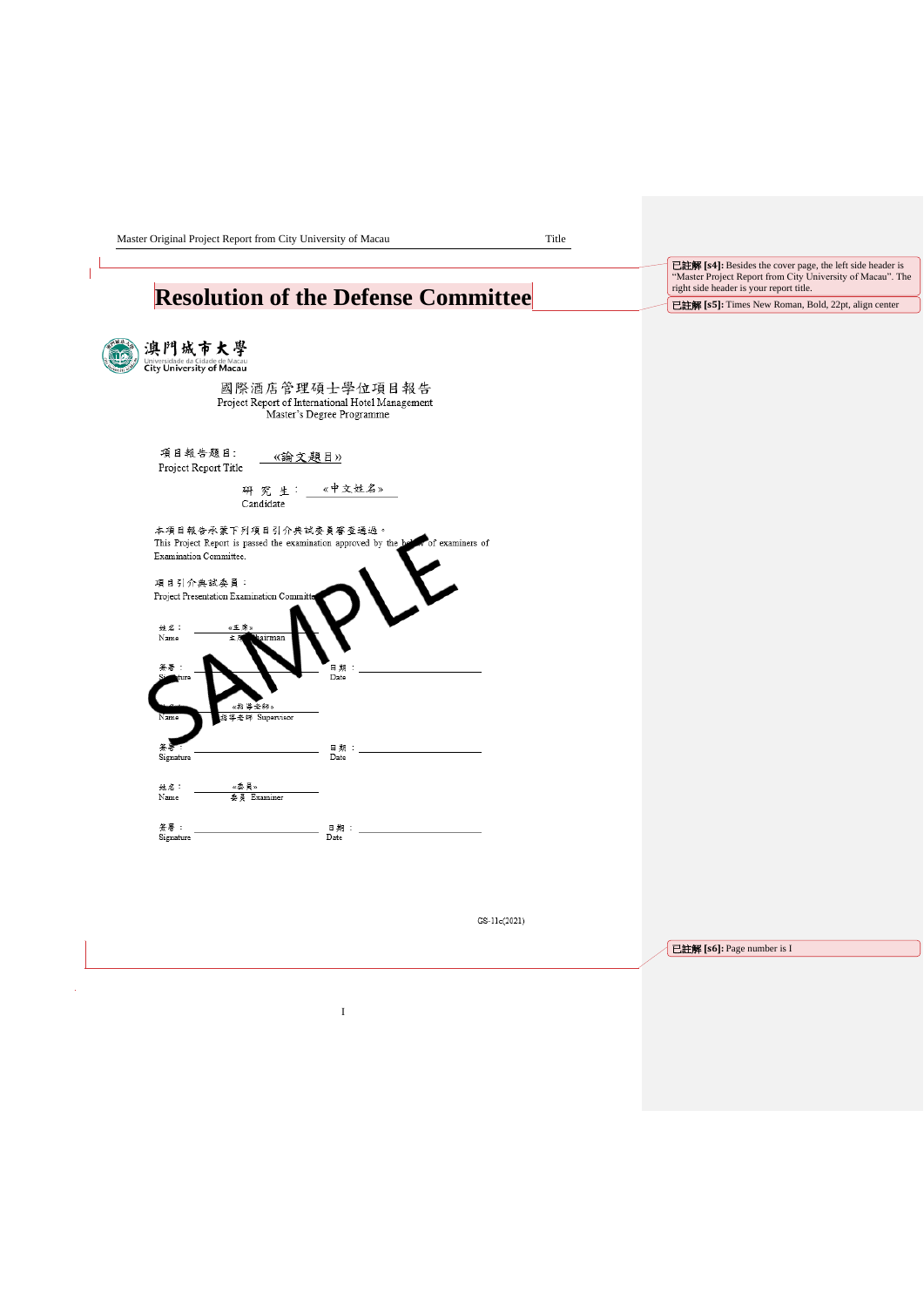### **Declaration for Originality of Project Report**

|                                                                                                                                                                                                          | 項目報告原創聲明<br><b>DECLARATION FOR ORIGINALITY OF PROJECT REPORT</b>                                                                                                                                                                                                                                                                                                                                                                   |
|----------------------------------------------------------------------------------------------------------------------------------------------------------------------------------------------------------|------------------------------------------------------------------------------------------------------------------------------------------------------------------------------------------------------------------------------------------------------------------------------------------------------------------------------------------------------------------------------------------------------------------------------------|
| 項目報告題目                                                                                                                                                                                                   |                                                                                                                                                                                                                                                                                                                                                                                                                                    |
| <b>Project Report Title</b>                                                                                                                                                                              |                                                                                                                                                                                                                                                                                                                                                                                                                                    |
| 本人特此聲明,除了經清楚列明來源出處的資料外,其他內容均為原創;本項目                                                                                                                                                                      |                                                                                                                                                                                                                                                                                                                                                                                                                                    |
|                                                                                                                                                                                                          | 本人聲明知悉《項目報告寫作指引》、《研究生答辯管理細則》及《澳門城市大學學<br>I hereby declare that the thesis here submitted is original except for the source materials<br>explicitly acknowledged and that this thesis, or parts of this thesis have not been previously<br>I also acknowledge that I am aware of the Rules and Regulations on "Guideline for Project<br>Report Writing", "Rules on Postgraduate Oral Defense" and "Student Disciplinary Regulations |
|                                                                                                                                                                                                          | 日期 Date                                                                                                                                                                                                                                                                                                                                                                                                                            |
| 報告的全部或部分未曾在同一學位或其他學位中提交過。<br>生紀律規章》。<br>Declaration<br>submitted for the same degree or for a different degree.<br>of City University of Macau".<br>學生簽名Signature of Candidate<br>學生姓名 Name of Candidate | 學號 Student Number                                                                                                                                                                                                                                                                                                                                                                                                                  |

已註解 **[s7]:** You can download this form from the graduate school website.

已註解 **[s8]:** Page number is II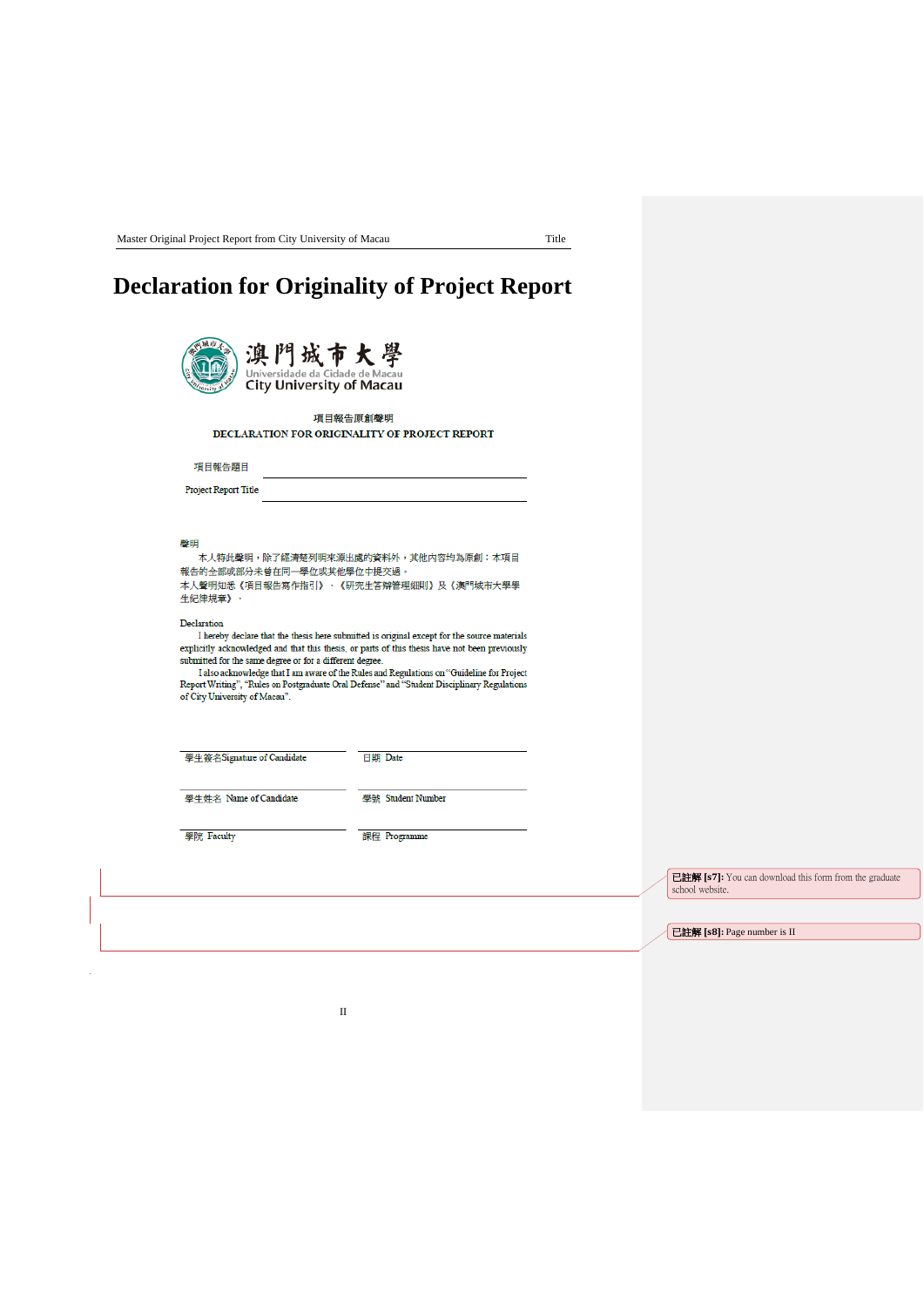<span id="page-3-0"></span>

| Master Original Project Report from City University of Macau<br>Title |                                                     |
|-----------------------------------------------------------------------|-----------------------------------------------------|
| <b>Acknowledgements</b>                                               | 已註解 [s9]: Times New Roman, Bold, 22pt, align center |
| ABC                                                                   | 已註解 [s10]: Times New Roman, 14pt                    |
| Name                                                                  |                                                     |
| City University of Macau                                              |                                                     |
| 2021-01-25                                                            | 已註解 [s11]: Align right                              |
|                                                                       |                                                     |

已註解 **[s12]:** Page number is I

 $\overline{\phantom{a}}$ 

I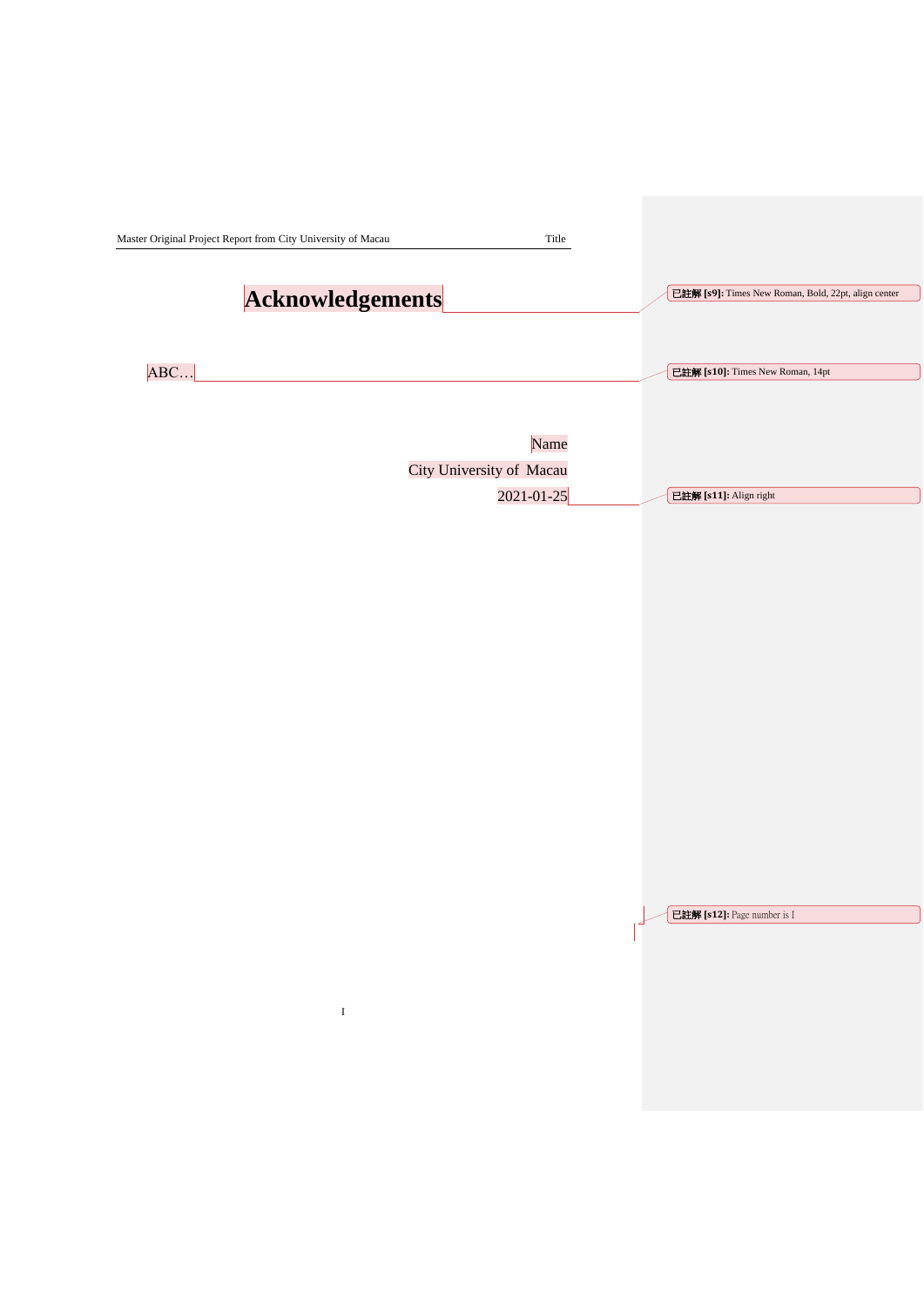<span id="page-4-0"></span>

| <b>Executive Abstract</b> | 已註解 [s13]: Times New Roman, Bold, 22pt, align center |  |
|---------------------------|------------------------------------------------------|--|
| Input executive abstract  | 已註解 [s14]: Times New Roman, 14pt                     |  |
|                           |                                                      |  |
|                           |                                                      |  |
|                           |                                                      |  |
|                           |                                                      |  |
|                           |                                                      |  |
|                           |                                                      |  |
|                           |                                                      |  |
|                           |                                                      |  |
|                           |                                                      |  |
|                           |                                                      |  |
|                           |                                                      |  |
|                           |                                                      |  |
|                           |                                                      |  |
|                           |                                                      |  |
|                           | 已註解 [s15]: Page number continues the previous page   |  |
|                           |                                                      |  |
|                           |                                                      |  |
|                           |                                                      |  |
|                           |                                                      |  |
| $\rm II$                  |                                                      |  |
|                           |                                                      |  |
|                           |                                                      |  |
|                           |                                                      |  |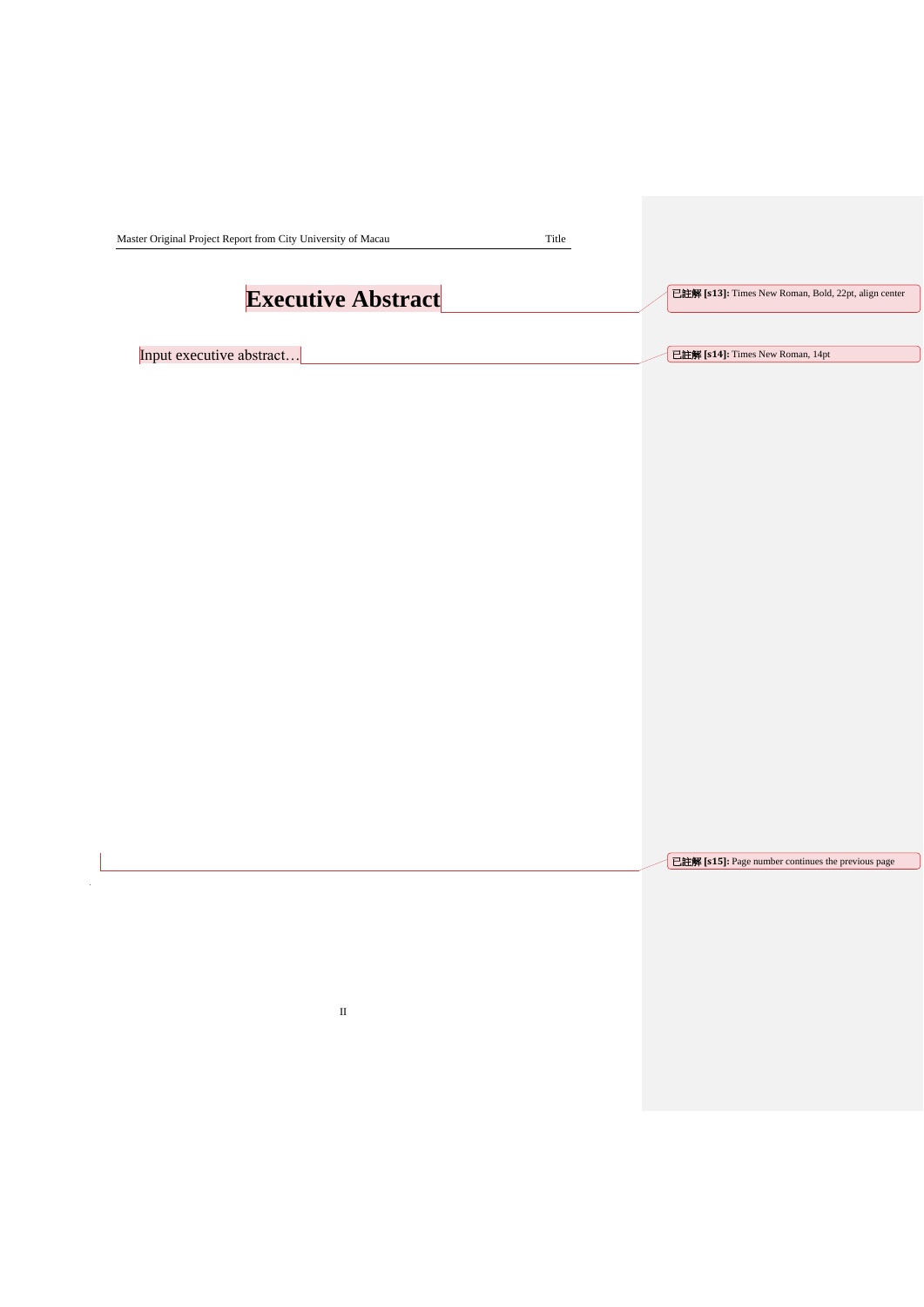Master Original Project Report from City University of Macau

Title

## **Content**

| 4.2 |    |
|-----|----|
|     |    |
|     |    |
|     |    |
|     |    |
|     |    |
|     |    |
|     |    |
|     |    |
|     |    |
|     |    |
|     |    |
|     |    |
|     |    |
|     | 11 |

已註解 [s16]: Times New Roman, Bold, 22pt, align center

**ELER [s17]:** Content includes Acknowledges, Abstract,<br>List of Figures, List of Tables, Chapter 1 to X, References,<br>Curriculum Vitae and Appendices.

**Elimia** [s18]: Times New Roman, 12pt, align left and right

**已註解** [s19]: Page number continues the previous page

 $\overline{\mathsf{L}}$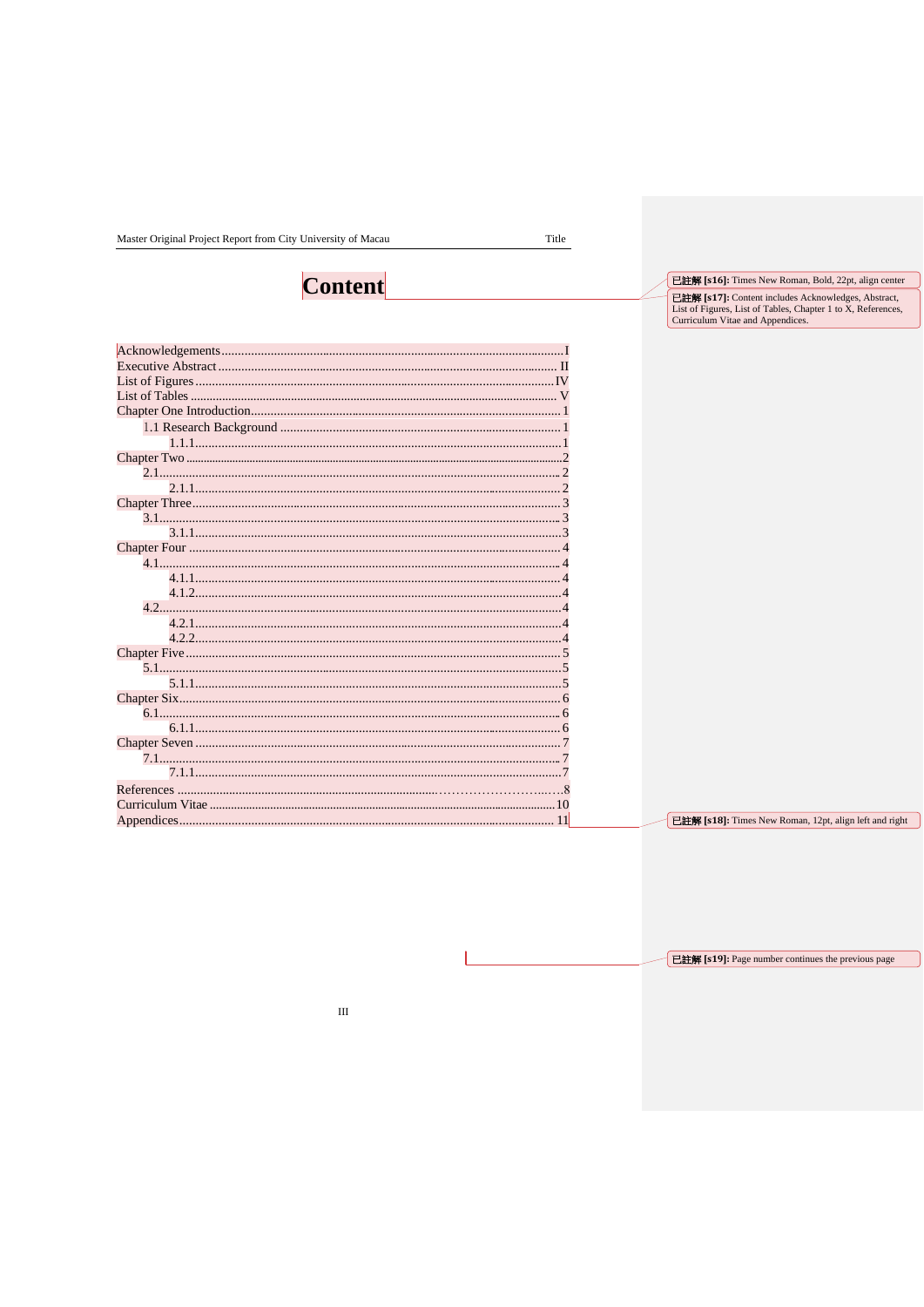| Master Original Project Report from City University of Macau<br>Title |                                                        |
|-----------------------------------------------------------------------|--------------------------------------------------------|
| <b>List of Figures</b>                                                | 已註解 [s20]: Times New Roman, Bold, 22pt, align center   |
|                                                                       | 已註解 [s21]: Times New Roman, 12pt, align left and right |

已註解 **[s22]:** Page number continues the previous page

IV

 $\frac{1}{2}$ l.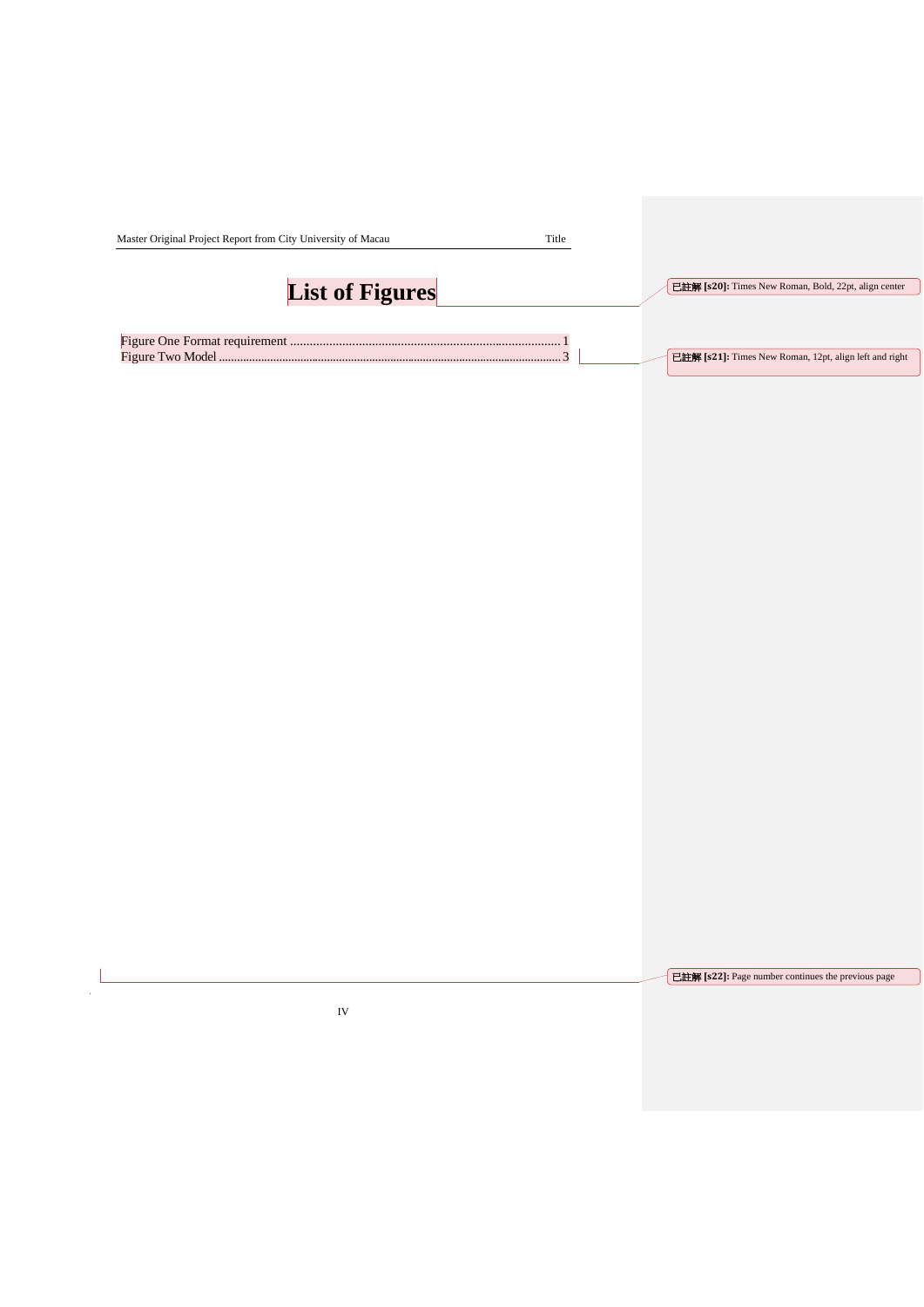<span id="page-7-0"></span>

|                           |                | 已註解 [s23]: Times New Roman, Bold, 22pt, align center   |
|---------------------------|----------------|--------------------------------------------------------|
| <b>List of Tables</b>     |                |                                                        |
|                           | $\overline{2}$ | 已註解 [s24]: Times New Roman, 12pt, align left and right |
|                           |                |                                                        |
|                           |                |                                                        |
|                           |                |                                                        |
|                           |                |                                                        |
|                           |                |                                                        |
|                           |                |                                                        |
|                           |                |                                                        |
|                           |                |                                                        |
|                           |                |                                                        |
|                           |                |                                                        |
|                           |                |                                                        |
|                           |                |                                                        |
|                           |                |                                                        |
|                           |                |                                                        |
|                           |                |                                                        |
|                           |                | 已註解 [s25]: Page number continues the previous page     |
|                           |                |                                                        |
| $\ensuremath{\mathsf{V}}$ |                |                                                        |
|                           |                |                                                        |
|                           |                |                                                        |
|                           |                |                                                        |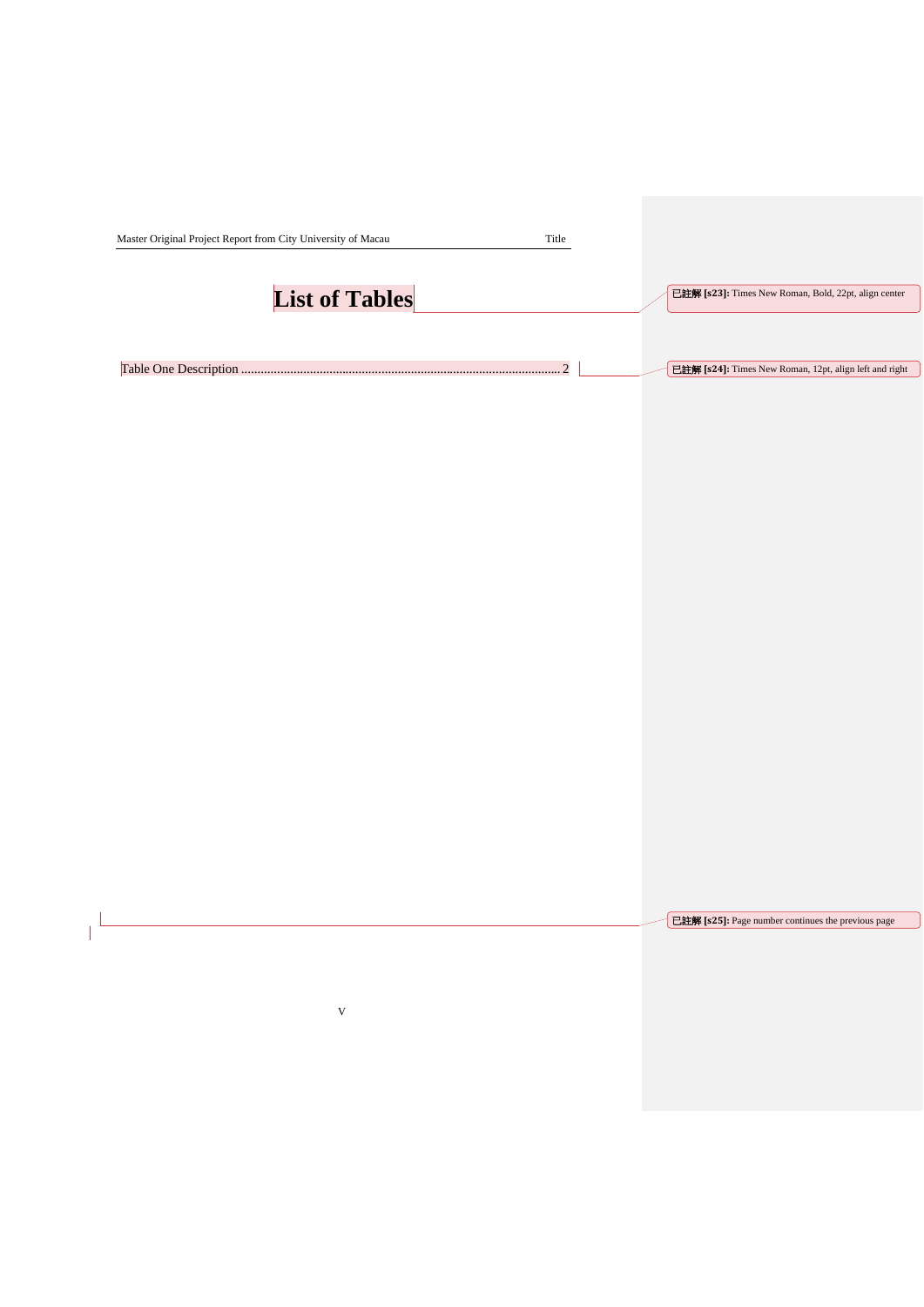<span id="page-8-0"></span>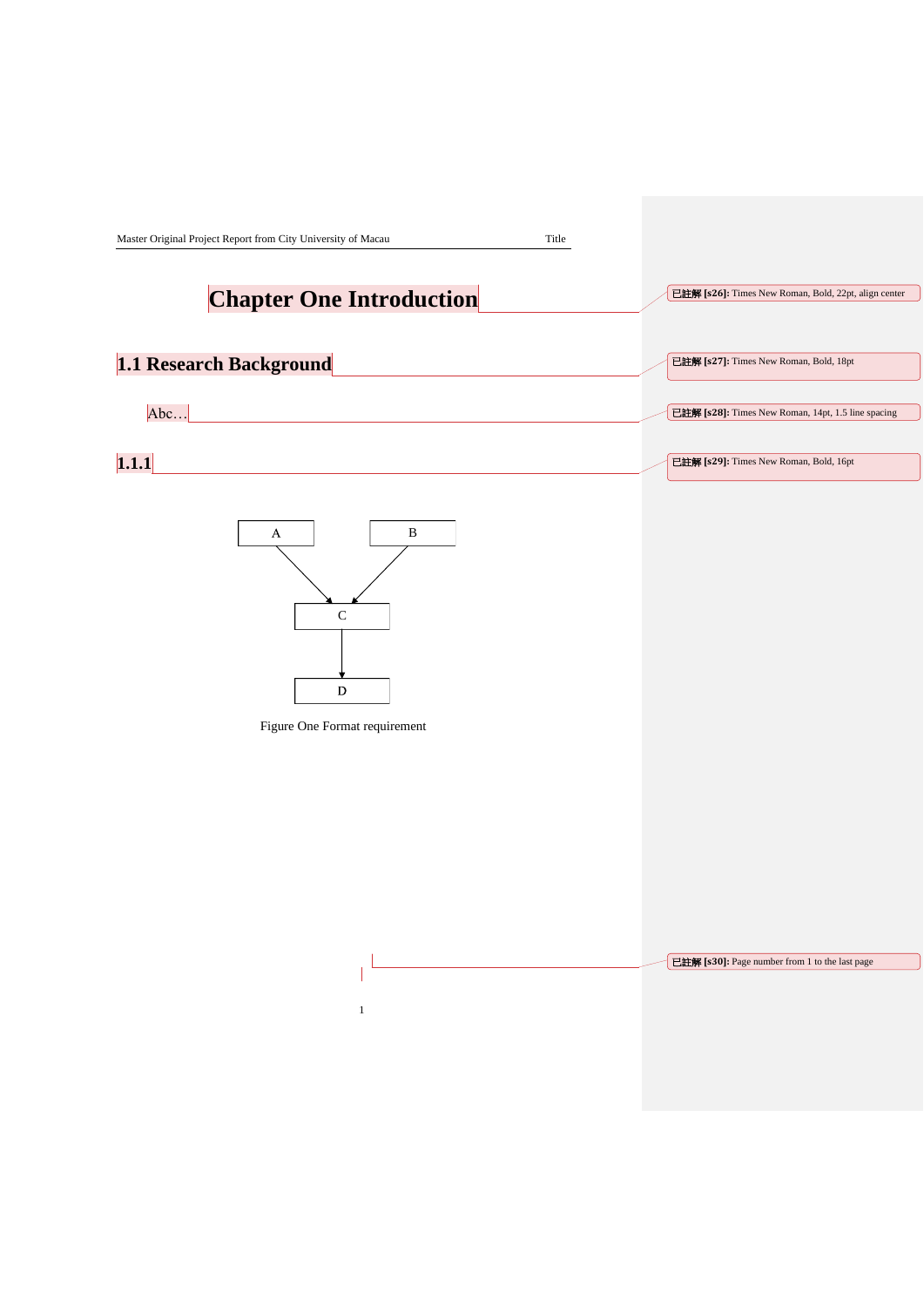|               | Master Original Project Report from City University of Macau |              | Title |                                                      |
|---------------|--------------------------------------------------------------|--------------|-------|------------------------------------------------------|
|               | <b>Chapter Two</b>                                           |              |       | 已註解 [s31]: Times New Roman, Bold, 22pt, align center |
| 2.1           |                                                              |              |       | 已註解 [s32]: Times New Roman, Bold, 18pt               |
| 2.1.1         |                                                              |              |       | 已註解 [s33]: Times New Roman, Bold, 16pt               |
| Description 1 | ζR                                                           | $(1-\zeta)R$ |       |                                                      |

| Description 1 |              |
|---------------|--------------|
| Description 2 | $(1-\zeta)R$ |

Table One Description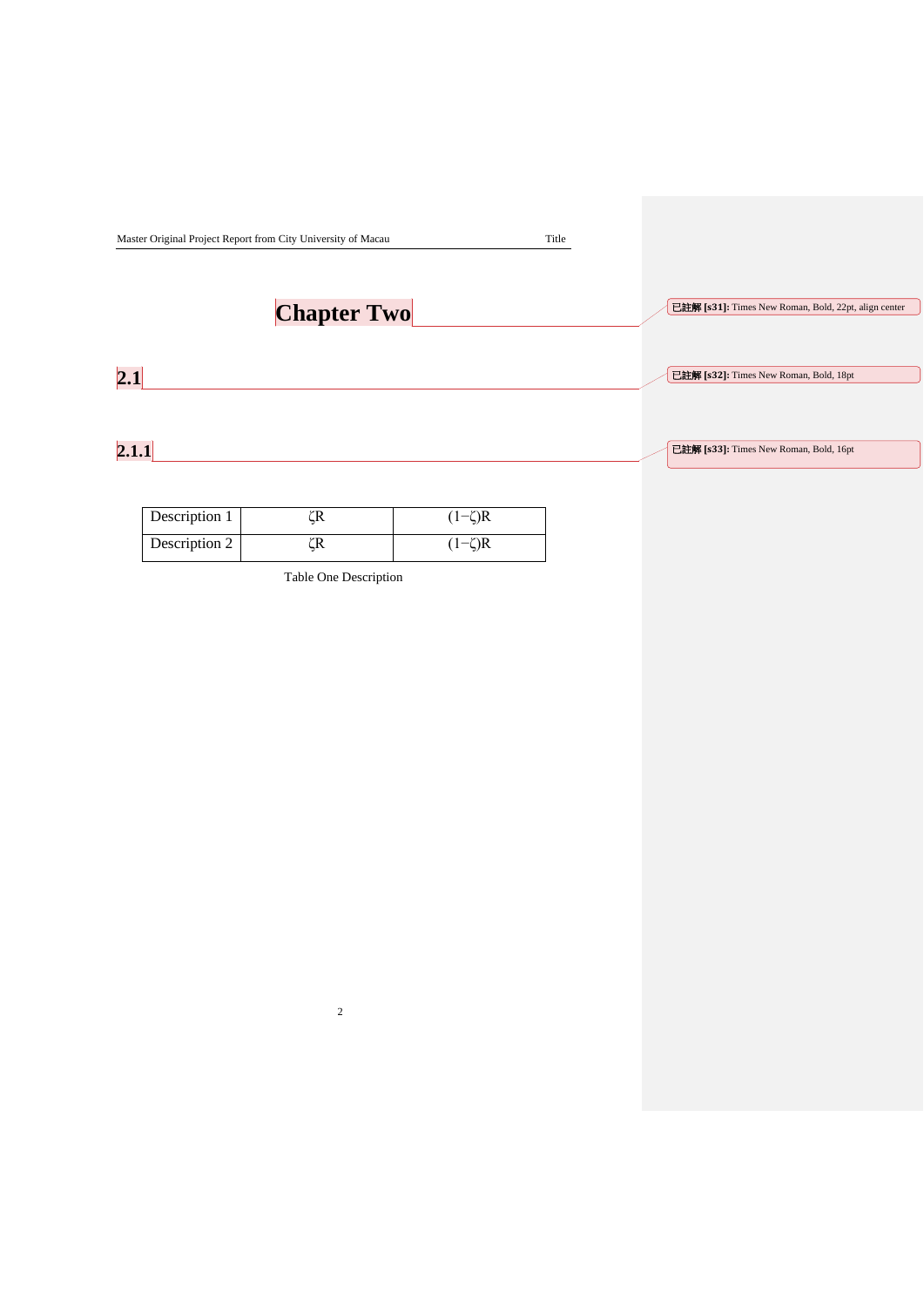<span id="page-10-3"></span><span id="page-10-2"></span><span id="page-10-1"></span><span id="page-10-0"></span>

|       | Master Original Project Report from City University of Macau | Title                                                |
|-------|--------------------------------------------------------------|------------------------------------------------------|
|       | <b>Chapter Three</b>                                         | 已註解 [s34]: Times New Roman, Bold, 22pt, align center |
| 3.1   |                                                              | 已註解 [s35]: Times New Roman, Bold, 18pt               |
|       |                                                              |                                                      |
| 3.1.1 |                                                              | 已註解 [s36]: Times New Roman, Bold, 16pt               |
|       | Figure Two Model                                             |                                                      |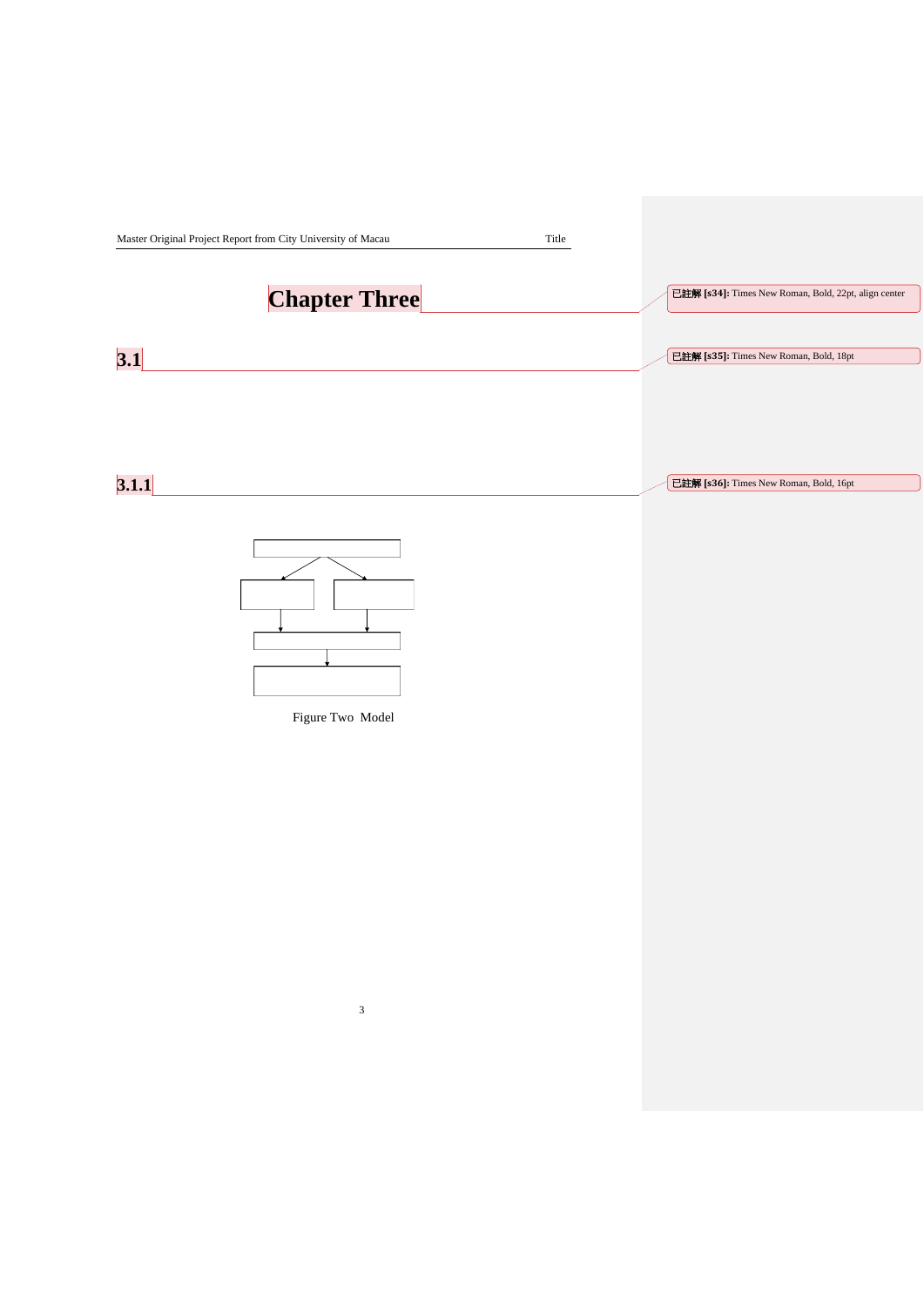<span id="page-11-1"></span><span id="page-11-0"></span>

| Master Original Project Report from City University of Macau | Title                                                |  |
|--------------------------------------------------------------|------------------------------------------------------|--|
| <b>Chapter Four</b>                                          | 已註解 [s37]: Times New Roman, Bold, 22pt, align center |  |
| $\overline{4.1}$                                             | 已註解 [s38]: Times New Roman, Bold, 18pt               |  |
| 4.1.1                                                        | 已註解 [s39]: Times New Roman, Bold, 16pt               |  |
| 4.1.2                                                        |                                                      |  |
| 4.2                                                          | 已註解 [s40]: Times New Roman, Bold, 18pt               |  |
| 4.2.1                                                        | 已註解 [s41]: Times New Roman, Bold, 16pt               |  |

<span id="page-11-3"></span><span id="page-11-2"></span>**4.2.2**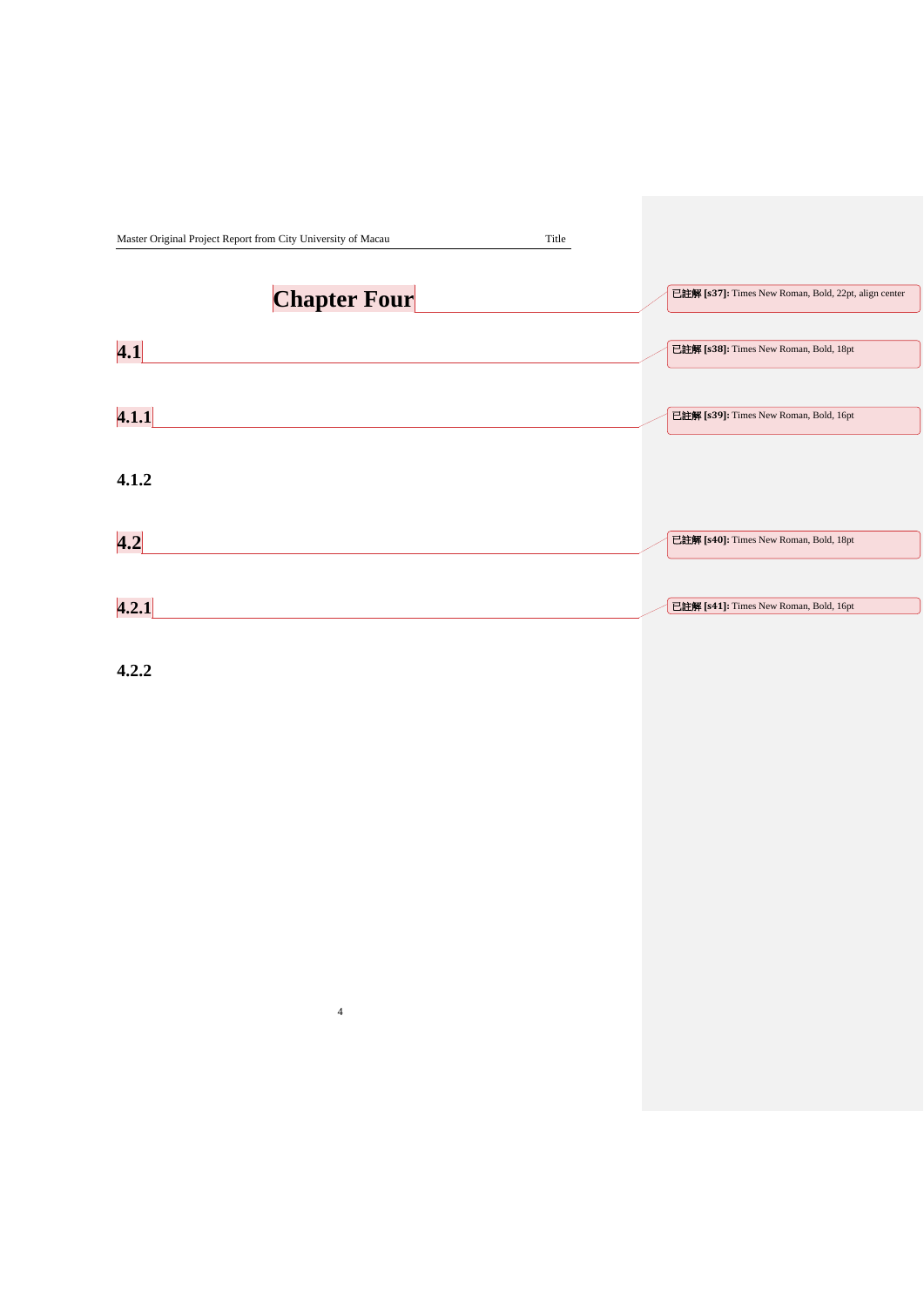<span id="page-12-3"></span><span id="page-12-2"></span><span id="page-12-1"></span><span id="page-12-0"></span>

| Master Original Project Report from City University of Macau | Title                                                |
|--------------------------------------------------------------|------------------------------------------------------|
| <b>Chapter Five</b>                                          | 已註解 [s42]: Times New Roman, Bold, 22pt, align center |
| 5.1                                                          | 已註解 [s43]: Times New Roman, Bold, 18pt               |
| 5.1.1                                                        | 已註解 [s44]: Times New Roman, Bold, 16pt               |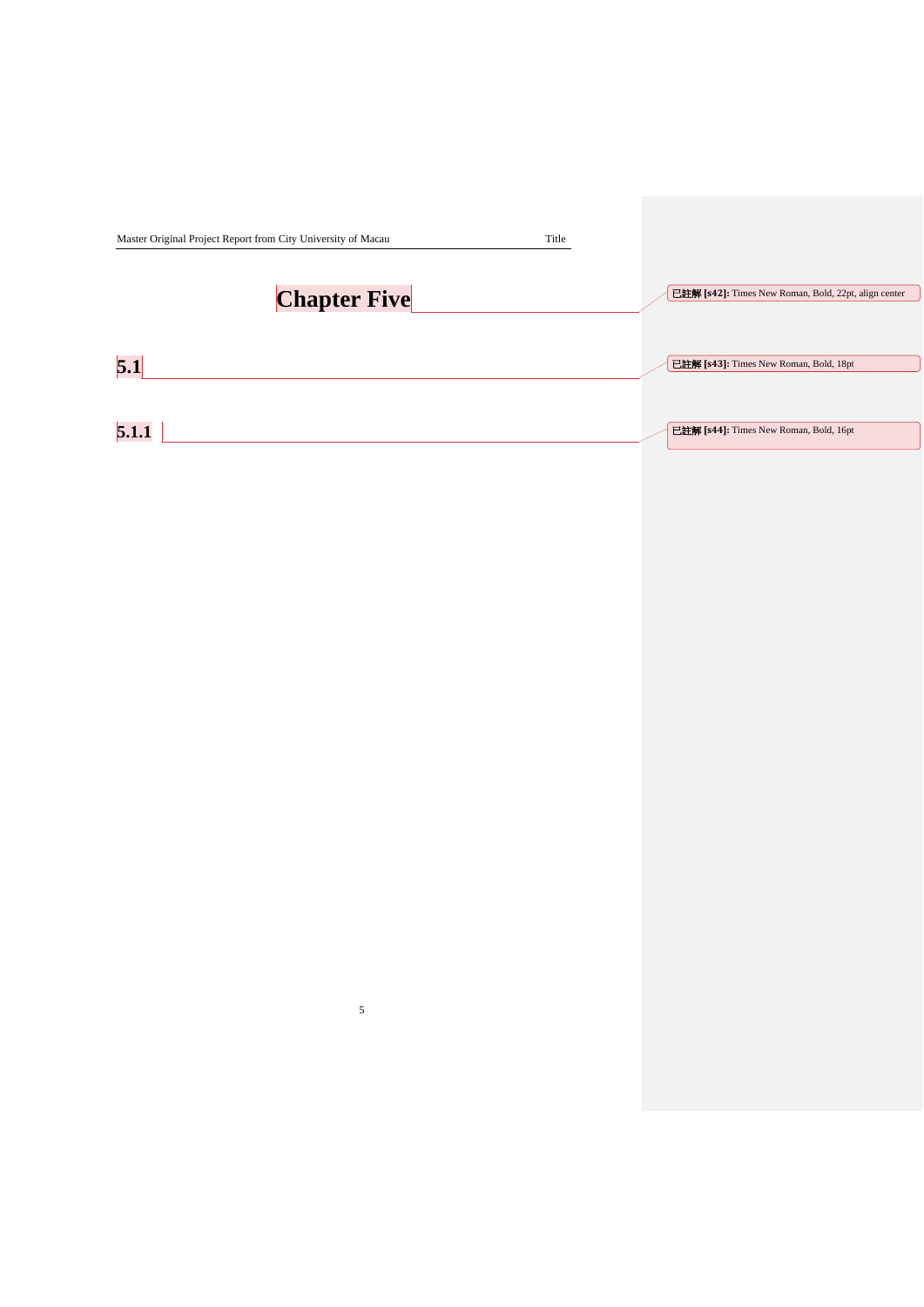<span id="page-13-6"></span><span id="page-13-5"></span><span id="page-13-4"></span><span id="page-13-3"></span><span id="page-13-2"></span><span id="page-13-1"></span><span id="page-13-0"></span>

| Master Original Project Report from City University of Macau | Title                                                |
|--------------------------------------------------------------|------------------------------------------------------|
| <b>Chapter Six</b>                                           | 已註解 [s45]: Times New Roman, Bold, 22pt, align center |
| 6.1                                                          | 已註解 [s46]: Times New Roman, Bold, 18pt               |
| 6.1.1                                                        | 已註解 [s47]: Times New Roman, Bold, 16pt               |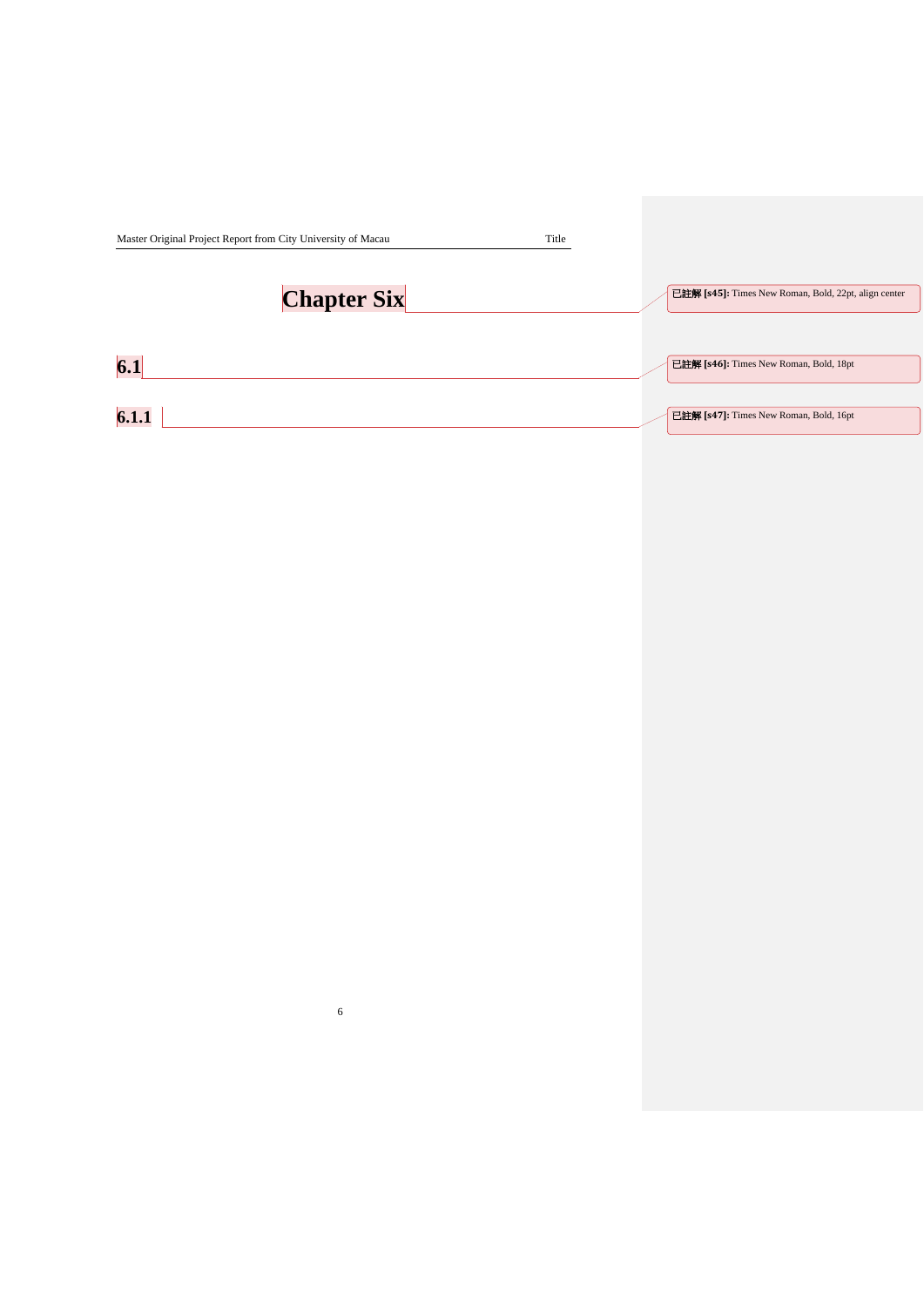<span id="page-14-2"></span><span id="page-14-1"></span><span id="page-14-0"></span>

| Master Original Project Report from City University of Macau |                      | Title |                                                      |
|--------------------------------------------------------------|----------------------|-------|------------------------------------------------------|
|                                                              | <b>Chapter Seven</b> |       | 已註解 [s48]: Times New Roman, Bold, 22pt, align center |
| 7.1                                                          |                      |       | 已註解 [s49]: Times New Roman, Bold, 18pt               |
| 7.1.1                                                        |                      |       | 已註解 [s50]: Times New Roman, Bold, 16pt               |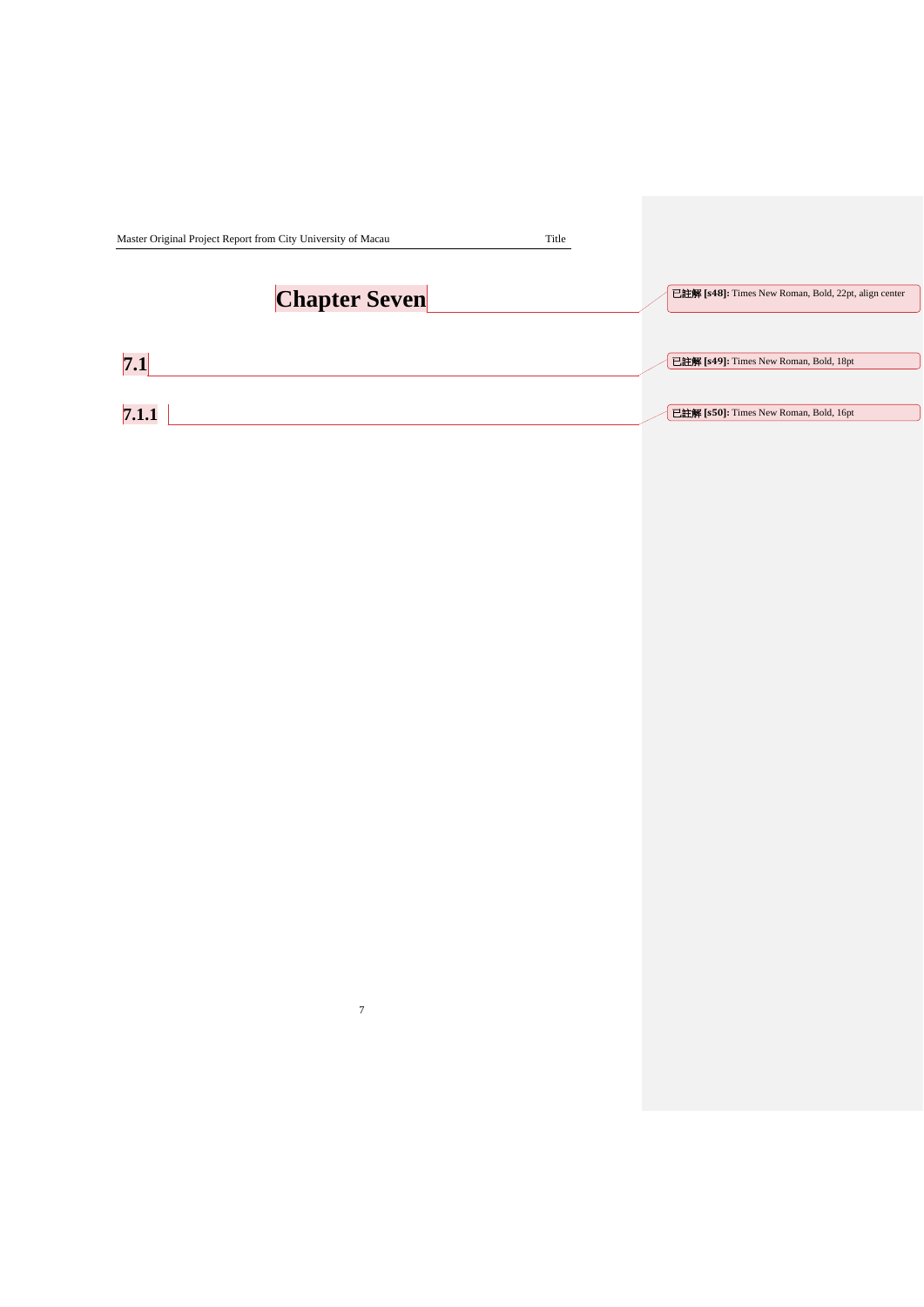### **References**

#### <span id="page-15-1"></span><span id="page-15-0"></span>**Journal Essays**

<span id="page-15-2"></span>Heider, E. R. & Oliver, D. C. (1999). The structure of color space in

naming and memory of two languages. *Foreign Language Teaching and Research*, (3),62 – 67.

#### **Books**

Gill, R. (1985). *Mastering English literature*. London: Macmillan.

#### **Newspapers**

French, W. (1987, Aug 15). Between silences: A voice from China. *Atlantic Weekly*, pp. A1, A2.

#### **Proceedings**

Spivak, G. (1988). "Can the subaltern speak?" In C. Nelson & L. Grossberg (eds.). *Victory in Limbo: Imigism*(pp.271-313). Urbana: University of Illinois Press.

Almarza, G. G. (1996). Student foreign language teacher's knowledge growth. In D. Freeman and J. C. Richards (eds.). *Teacher learning in language teaching*(pp.50-78). New York: Cambridge University Press.

#### **Doctoral Dissertations**

Zhang Zhusheng(1983).*ABC*. Unpublished Doctoral dissertation, Peking University, Beijing.

#### **Translations**

Zheng zhifu (2000). *ABC*. Taibei: XX Press. (Pitts, B.D. & Stotlar, D.K., 1996)

#### **E-articles**

Wang mingliang (1998). ABC. http:/[/www.cajcd.edu.cn/pub/wml.txt](http://www.cajcd.edu.cn/pub/wml.txt)

8

#### 已註解 **[s51]:** Times New Roman, Bold, 22pt, align center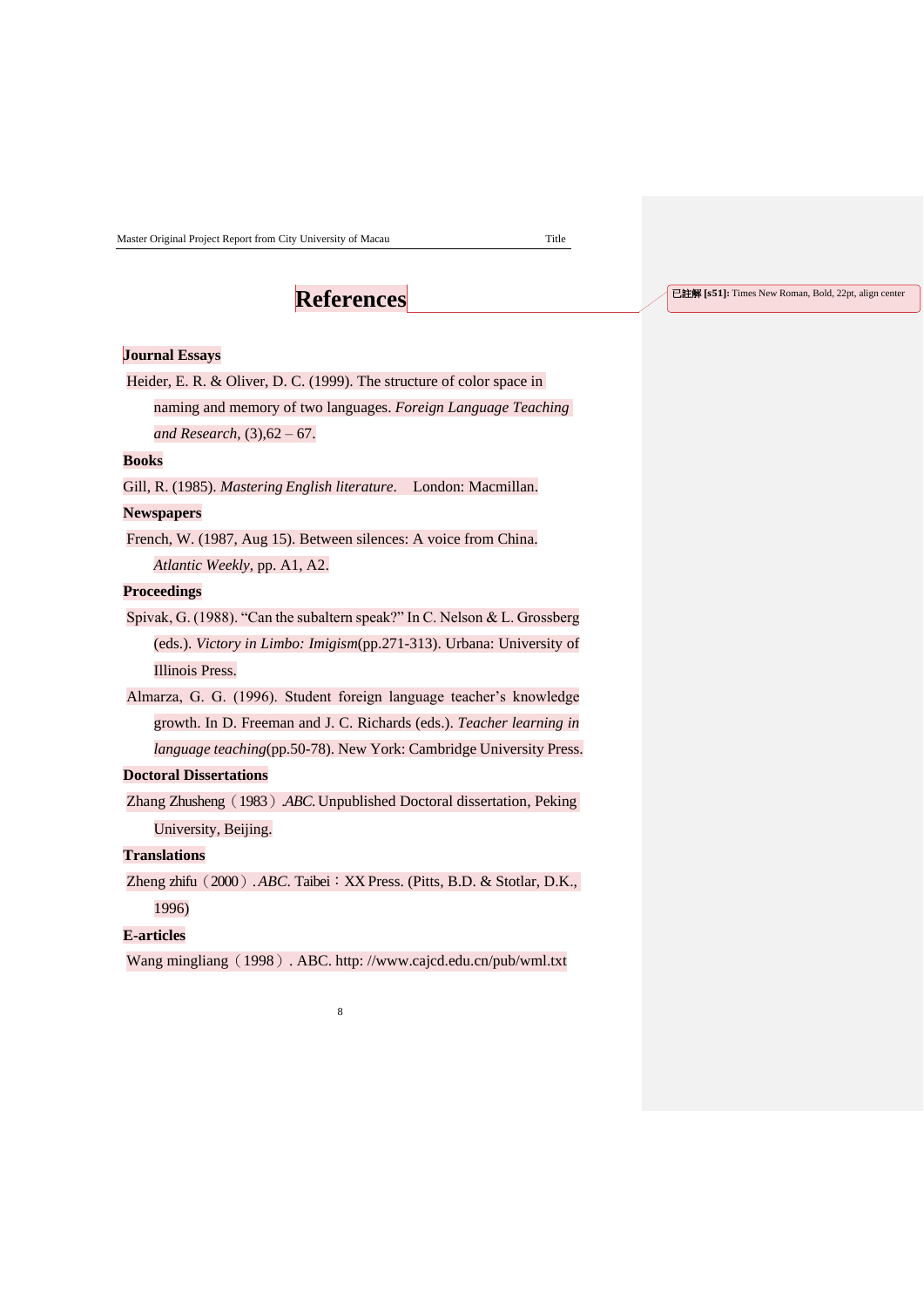<span id="page-16-0"></span>Master Original Project Report from City University of Macau Title

9

<span id="page-16-2"></span><span id="page-16-1"></span>

/980810–2.html 已註解 **[s52]:** Times New Roman, 14pt. References are arranged in alphabetical order by the author's last name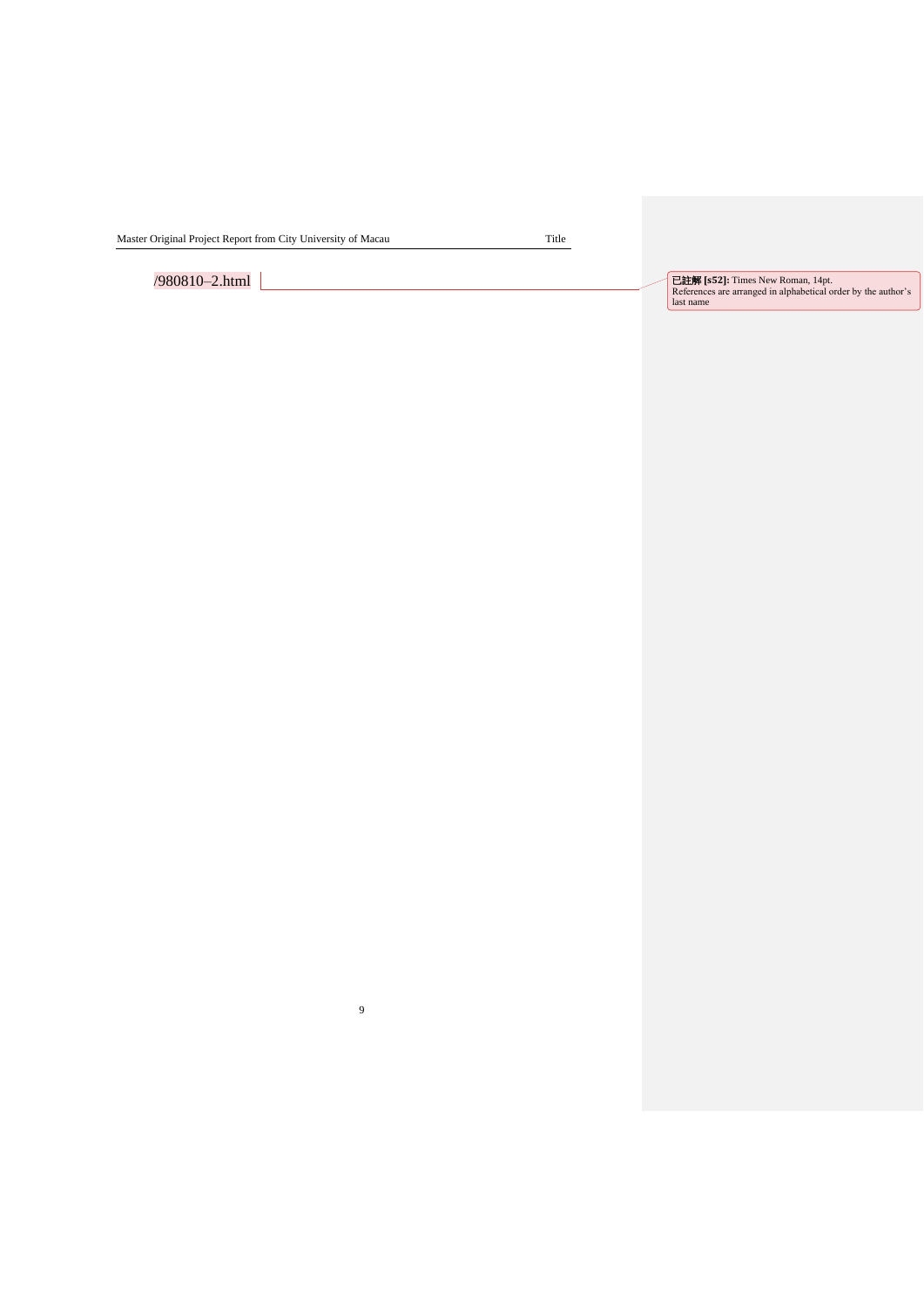Master Original Project Report from City University of Macau Title

## **Curriculum Vitae**

已註解 **[s53]:** Times New Roman, Bold, 22pt, align center

### Education background:

×××××××××

×××××××××

#### Working experience:

×××××××××

×××××××××

### Publications during the period of study:

×××××××××

×××××××××

已註解 **[s54]:** Times New Roman, 14pt